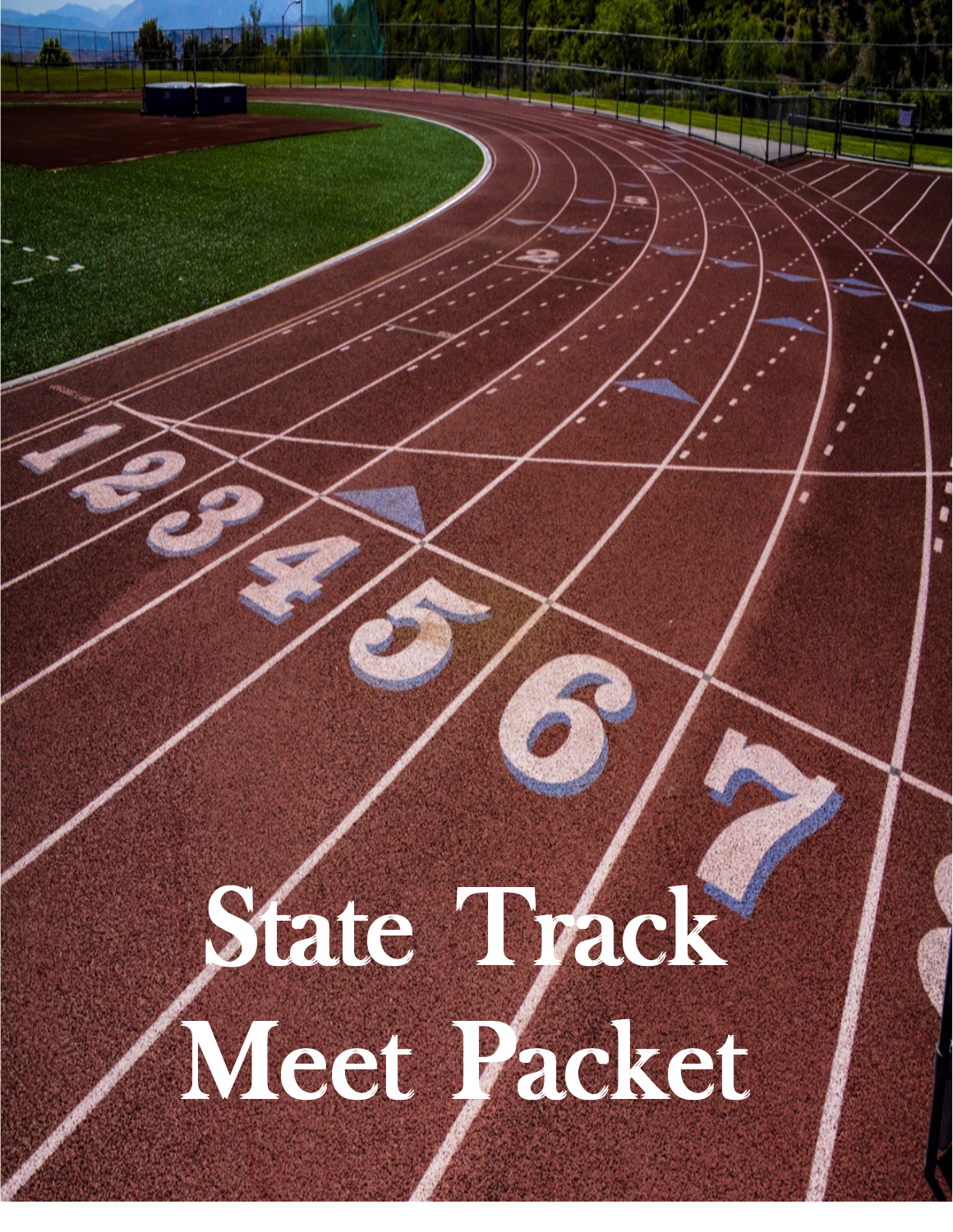# **WVSSAC State Track Meet Information**

| <b>Coaches Packets:</b>                                  | Coaches Packets will be available from 3:00 PM-6:00 PM on the evening your<br>class is allowed to compete and practice at the state meet as well from 8:00 AM-<br>10:00 AM on the morning of each classes State Track Meet, provided you have<br>submitted your room list online. Only coaches may pick up the packets at the<br>registration tables. The registration tables will be to the left of the ticket<br><b>booth near the stadium entrance.</b> Athletes are not to come to the registration<br>table area.                                                                                             |  |  |
|----------------------------------------------------------|--------------------------------------------------------------------------------------------------------------------------------------------------------------------------------------------------------------------------------------------------------------------------------------------------------------------------------------------------------------------------------------------------------------------------------------------------------------------------------------------------------------------------------------------------------------------------------------------------------------------|--|--|
|                                                          | They will include:<br><b>Participant Certificates for athletes</b><br>1.<br>2.<br>Bib Numbers and safety pins<br>3.<br>Roster for your use<br><b>Coaches Pass</b><br>4.                                                                                                                                                                                                                                                                                                                                                                                                                                            |  |  |
| <b>Admission:</b><br><b>Athletes:</b><br><b>Coaches:</b> | Admitted with their bib numbers provided in the Coaches Packet.<br>Coaches passes for the Girls' Head Coach and Asst. Coach and the Boys' Head<br>Coach and Asst. Coach will be in your packets. WVSSAC C & I cards are not<br>valid at state tournaments. If a school has additional assistant coaches that are<br><b>board approved,</b> then a request for an additional coach's pass must be made by<br>an administrator from you school by no later than 1:00 PM, Monday, May 16, 2022.<br>Email Mr. Wayne Ryan @ wayne.ryan@wyssac.org with the request and designate<br>as a boys or girls assistant coach. |  |  |
| Manager:                                                 | Please email Mr. Wayne Ryan at wayne.ryan@wyssac.org with these requests.<br>Specify girls or boys manager. Again deadline is: 1:00 PM, Monday, May 16th.                                                                                                                                                                                                                                                                                                                                                                                                                                                          |  |  |
| <b>Awards:</b>                                           | Awards are presented to all six (6) place winners thirty (30) minutes after the results<br>of said event have been announced. Should there be a protest in said event, the<br>award presentation will be delayed.                                                                                                                                                                                                                                                                                                                                                                                                  |  |  |
| <b>Batons:</b>                                           | Provided by WVSSAC                                                                                                                                                                                                                                                                                                                                                                                                                                                                                                                                                                                                 |  |  |
| <b>Bib Numbers:</b>                                      | Numbers are included in your packet as well as a roster indicating to whom the<br>numbers are assigned.                                                                                                                                                                                                                                                                                                                                                                                                                                                                                                            |  |  |
| <b>Blocks:</b>                                           | Provided by Laidley Field - Personal blocks are not permitted                                                                                                                                                                                                                                                                                                                                                                                                                                                                                                                                                      |  |  |
| <b>Hip Numbers:</b>                                      | Will be provided in the bullpen for individual events and anchor legs of all relays.                                                                                                                                                                                                                                                                                                                                                                                                                                                                                                                               |  |  |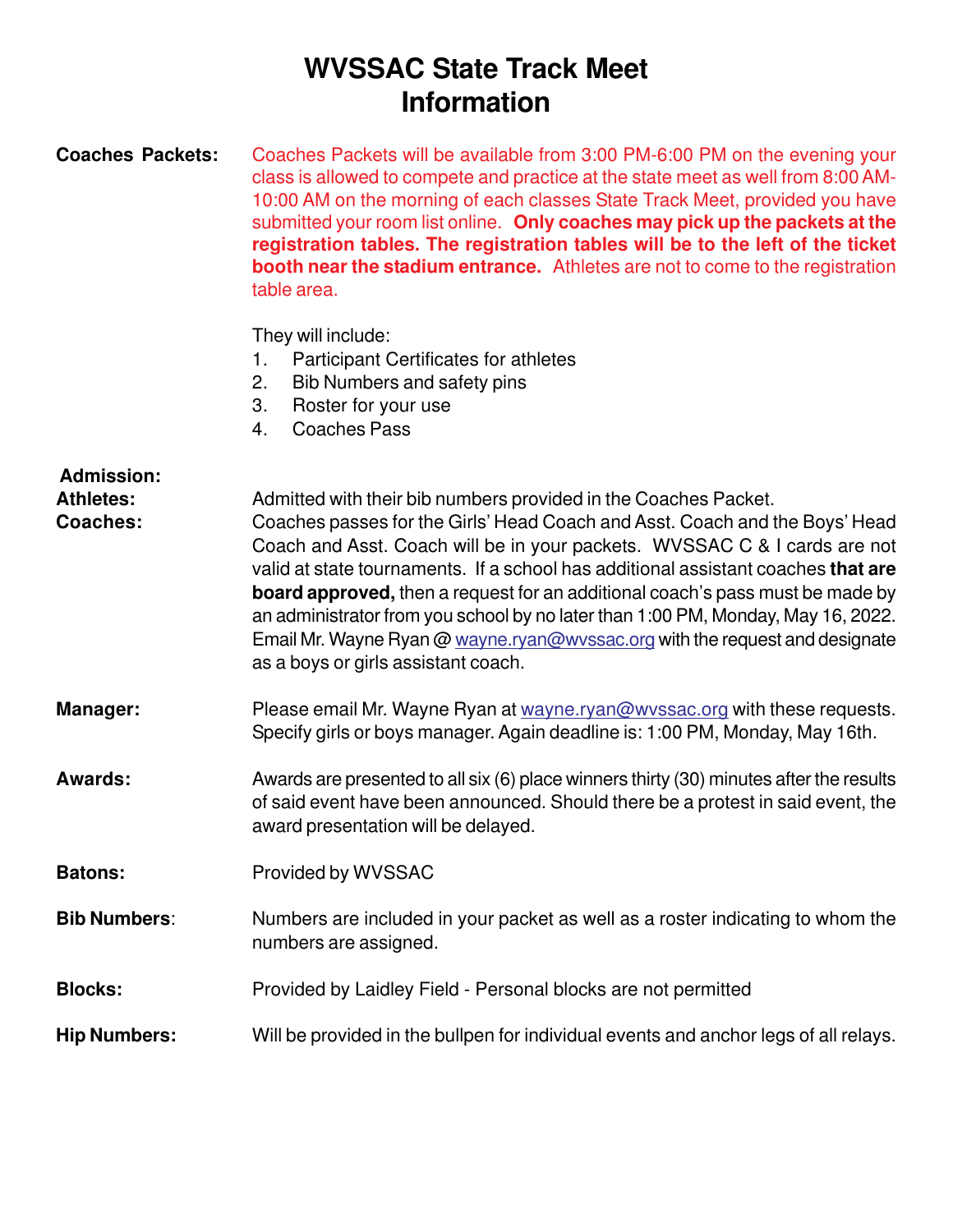| <b>Marking Materials:</b><br>Track:                                                                                                                                        | Tennis ball provided by Laidley Field<br>Tape – athletes must provide<br>High Jump: Two marks provided by athlete<br><b>Long Jump: Provided by Laidley Field</b><br>Pole Vault: Provided by Laidley Field                                                                                                                          |  |  |
|----------------------------------------------------------------------------------------------------------------------------------------------------------------------------|------------------------------------------------------------------------------------------------------------------------------------------------------------------------------------------------------------------------------------------------------------------------------------------------------------------------------------|--|--|
| <b>Practice:</b>                                                                                                                                                           | Practice is permitted at Laidley Field as listed on the enclosed State Track Meet<br>schedule.                                                                                                                                                                                                                                     |  |  |
| <b>Protests:</b>                                                                                                                                                           | Protests must be made in writing within thirty (30) minutes after the results have<br>been announced. Forms are available at the Finish Line Building.                                                                                                                                                                             |  |  |
| <b>Qualifiers:</b>                                                                                                                                                         | Trials – Top two $(2)$ and next four $(4)$ best times<br>Field Events – Top eight plus ties                                                                                                                                                                                                                                        |  |  |
| <b>Relay Cards:</b>                                                                                                                                                        | Provided in your packet. Complete and send to bull pen with your relay team.                                                                                                                                                                                                                                                       |  |  |
| <b>Restricted Area:</b>                                                                                                                                                    | Area inside the barrier of the track.<br>1.<br>Area inside the ropes at shot and discus.<br>2.<br>3.<br>No coaches or support personnel are permitted in restricted area unless<br>given permission by a referee.<br>Removal of any portion of team uniform except shoes in this area could<br>4.<br>result in a disqualification. |  |  |
| <b>Bus Drivers:</b>                                                                                                                                                        | All bus drivers must purchase tickets. The decision as to whom pays for the ticket<br>is up to the school.                                                                                                                                                                                                                         |  |  |
| School Photographer: Only one school photographer per school and the request must be emailed from<br>the Principal by Monday, May 16th. Email to: heather.enoch@wyssac.org |                                                                                                                                                                                                                                                                                                                                    |  |  |
| Team Pages in Program: Must be submitted to WVSSAC office by noon the day after your regionals are<br>completed to katelyn.enoch@wvssac.org                                |                                                                                                                                                                                                                                                                                                                                    |  |  |
| <b>Team Tents:</b>                                                                                                                                                         | May not be put up until after 3:00 PM on the evening you are allowed to pick up<br>your team packet – North Stand only – Tents of the teams participating each day<br>must be taken down by 2:45 PM the final day.                                                                                                                 |  |  |
| <b>Throwing Implements: Provided by WVSSAC</b>                                                                                                                             |                                                                                                                                                                                                                                                                                                                                    |  |  |
| <b>Uniforms:</b>                                                                                                                                                           | School issued or school approved – Remember any item worn may only have<br>one logo and must meet the NFHS Rule of being less than 2 1/4 square inches.                                                                                                                                                                            |  |  |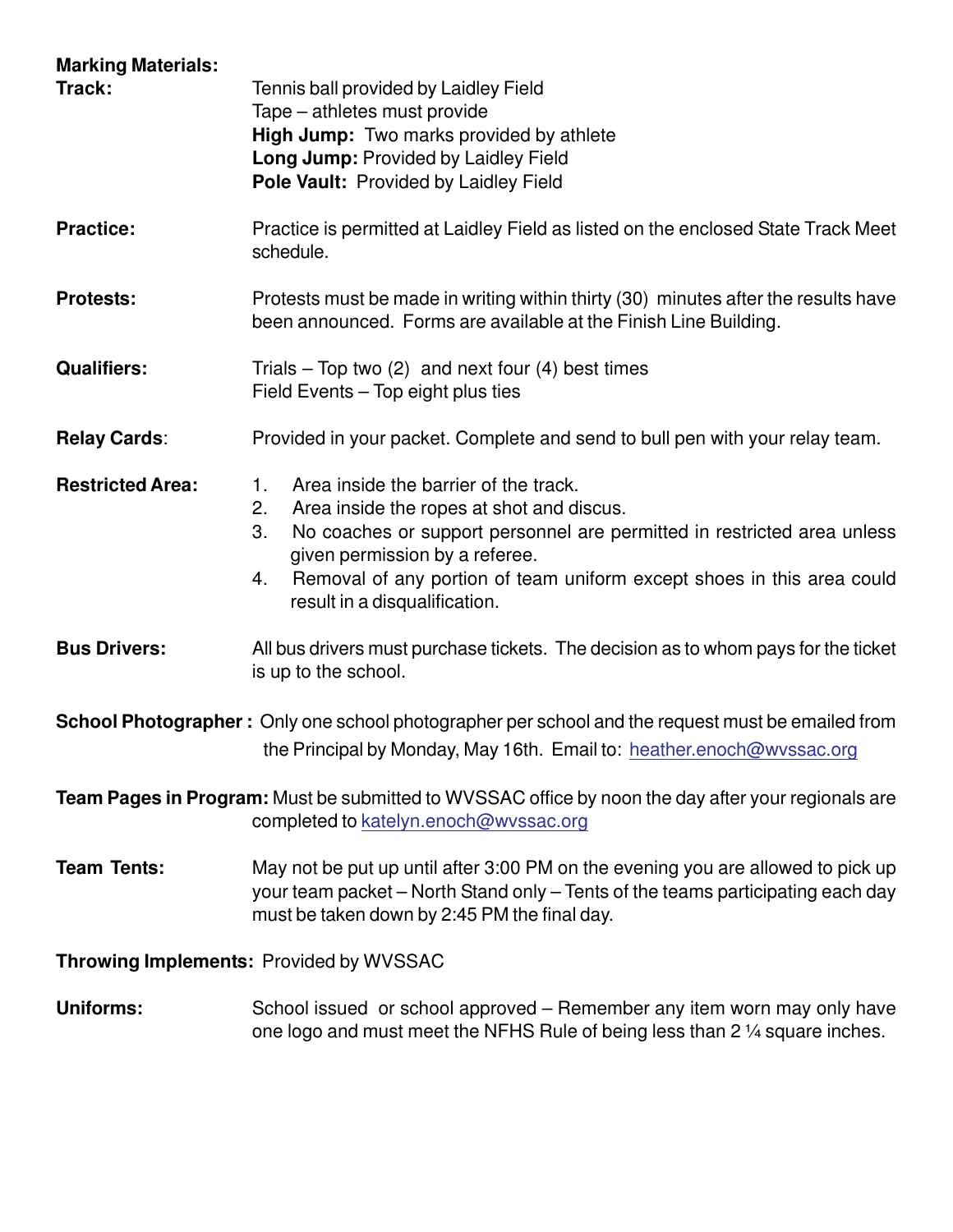**Hotel Info:** An online fillable form should be completed and emailed to stephani.cox@wvssac.org by 1:00 PM on Monday, May 16. Please be specific with the name of the hotel, (i.e. Holiday Inn, Kanawha City, Civic Center or South Charleston). If you do not need rooms, complete the top of the form with the contact information and put NA for rooms.

> Go to the WVSSAC website. Click on: **Sports Track** State Track Meet Rooming List Complete Form Email to: stephani.cox@wvssac.org

# **DEADLINE - MONDAY, MAY 16, 2022 at 1:00 PM**

#### **ONLINE COACHES PACKET**

Rooming List: Complete online prior to 1:00pm on May 16<sup>th.</sup> Email to: stephani.cox@wvssac.org

**Schedule:** Order of Events as listed in **February 2022** Interscholastic

**Scratch Sheet:** Please copy from this packet and complete and return to table near office prior to the start of the meet. You need to submit even if you have no scratches. Simply write **NO SCRATCHES** on the form. **Due by 4:45 PM on day of meet**.

**Sportsmanship Form**: Please copy from this packet and complete and return to table near office prior to the start of the meet.

**Pole Vault Certification Form:** Must be given to PV Judge before you can compete.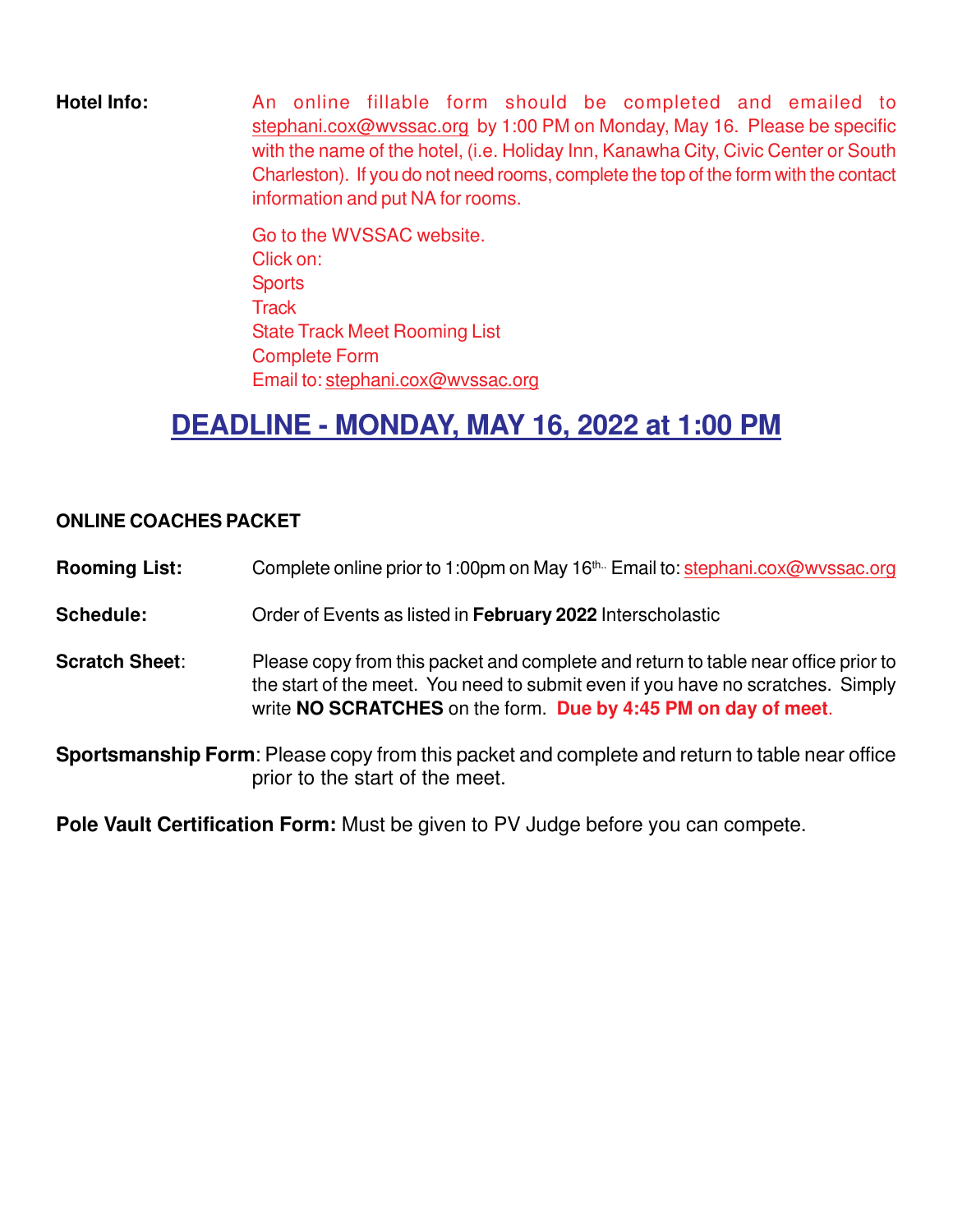## **2022 WVSSAC State Track Meet Schedule**

 $\hat{\boldsymbol{\alpha}}$ 

|                                                                                          | Daily Schedule: May 18 & 19 Class AA |                                                  | May 19 & 20 AAA May 20 & 21 Class A     |  |  |
|------------------------------------------------------------------------------------------|--------------------------------------|--------------------------------------------------|-----------------------------------------|--|--|
| <b>SESSION I</b><br>5:00 PM National Anthem                                              |                                      | $11:00$ AM $-$ Lunch                             |                                         |  |  |
| 5:05 PM Girls Shot - Boys Discus - Girls High<br>Jump - Boys Long Jump - Boys Pole Vault |                                      | <b>SESSION III</b><br>12:00 PM - National Anthem |                                         |  |  |
| $6:00$ PM $100M$ Trials - G                                                              |                                      |                                                  | 12:05 PM Graduation                     |  |  |
| 6:10 PM 100M Trials - B                                                                  |                                      |                                                  | 12:20 PM 4 X 800M Relay - G             |  |  |
| 6:20 PM 100M Hurdles Trials - G                                                          |                                      |                                                  | 12:30 PM 4 X 800M Relay - B             |  |  |
| 6:30 PM 110M Hurdles Trials - B                                                          |                                      | 12:40 PM 100M Finals - G                         |                                         |  |  |
| $6:40$ PM 200M Trials $-$ G                                                              |                                      |                                                  | 12:45 PM 100M Finals - B                |  |  |
| $6:50$ PM 200M Trials - B                                                                |                                      |                                                  | 12:50 PM 100M Hurdle Finals $-$ G       |  |  |
| 7:00 PM -Awards                                                                          |                                      | 12:55 PM 110M Hurdle Finals $- B$                |                                         |  |  |
| 7:15 PM 3200M Finals - G                                                                 |                                      | 1:05 PM 4 X 100M Relay - G                       |                                         |  |  |
| 7:30 PM 3200M Finals - B                                                                 |                                      | 1:15 PM 4 X 100 M Relay - B                      |                                         |  |  |
| 7:45 PM 400M Finals - G                                                                  |                                      | 1:25 PM $-$ Awards                               |                                         |  |  |
| 7:55 PM 400M Finals - B                                                                  |                                      | 1:40 PM 800M Final - G                           |                                         |  |  |
| <b>SESSION II</b><br>10:00 AM 300M Hurdle Finals $-$ G                                   |                                      | 1:50 PM 800M Final $- B$                         |                                         |  |  |
| 10:10 AM 300M Hurdle Finals $- B$                                                        |                                      | $2:00$ PM 200M Final - G                         |                                         |  |  |
| 10:20 AM 1600M Run Final - G                                                             |                                      | $2:10$ PM 200M Final - B                         |                                         |  |  |
| 10:30 AM 1600M Run Final - B                                                             |                                      |                                                  | 2:20 PM Shuttle Hurdle Relay Finals - G |  |  |
| 10:40 AM 4 X 200M Relay Finals - G                                                       |                                      |                                                  | 2:30 PM Shuttle Hurdle Relay Finals - B |  |  |
| 10:50 AM 4 X 200M Relay Finals - B                                                       |                                      | 2:40 PM 4 X 400M Relay - G                       |                                         |  |  |
| 11:00 AM Boys Shot - Girls Discus - Boys High Jump -                                     |                                      | 2:50 PM 4 X 400 M Relay - B                      |                                         |  |  |
| Girls Long Jump - Girls Pole Vault                                                       |                                      | 3:05 PM AWARDS                                   |                                         |  |  |

#### **Practice Schedule**

|                | Class AA   May 17   5:00 PM - 10:00 PM                                                                    | May 18 from completion of last event - 10:00 PM |
|----------------|-----------------------------------------------------------------------------------------------------------|-------------------------------------------------|
|                | Class AAA May 18 from completion of last event - 10:00 PM May 19 from completion of last event - 10:00 PM |                                                 |
| <b>Class A</b> | May 19 from completion of last event - 10:00 PM May 20 from completion of last event - 10:00 PM           |                                                 |

#### **Registration and Packet Pick Up Schedule**

| <b>Class AA</b> | May $18 \cdot 3:00 \text{ PM} - 6:00 \text{ PM}$           | May 19 | 8:00 - 10:00 AM        |
|-----------------|------------------------------------------------------------|--------|------------------------|
|                 | Class AAA May $19 \cdot 3:00 \text{ PM} - 6:00 \text{ PM}$ |        | May 20 8:00 - 10:00 AM |
| Class A         | May 20 $3:00$ PM $-6:00$ PM                                |        | May 21 8:00 - 10:00 AM |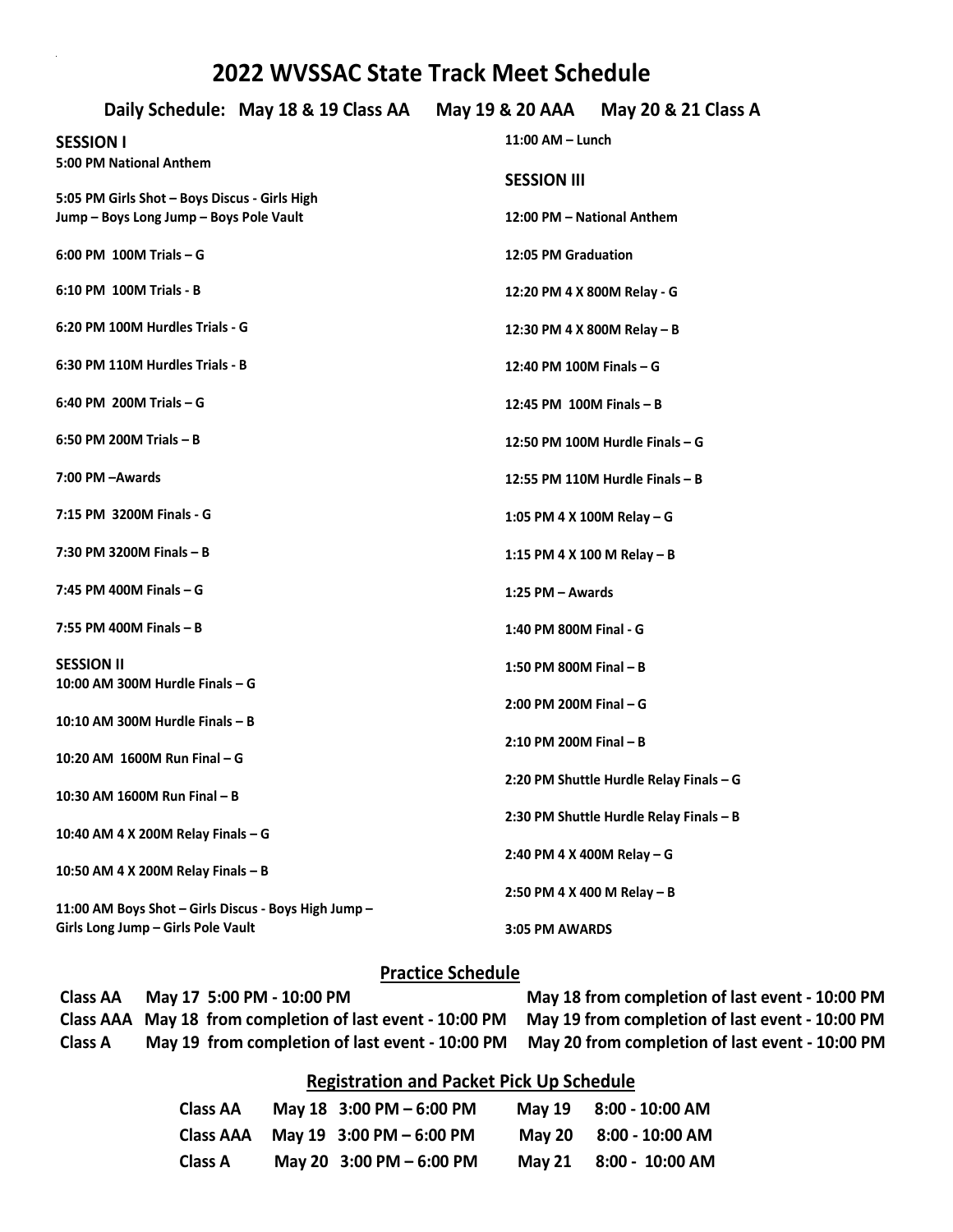| WV STATE HIGH SCHOOL TRACK MEET                                                  |                                                                  | $\begin{tabular}{c} \bf{DATE} \end{tabular}$                                                                                                                                                                                                                                                                                                                                                                                                                               |                                                                                                                                                                                                                                                                                                                                                                                                                                                                            |  |
|----------------------------------------------------------------------------------|------------------------------------------------------------------|----------------------------------------------------------------------------------------------------------------------------------------------------------------------------------------------------------------------------------------------------------------------------------------------------------------------------------------------------------------------------------------------------------------------------------------------------------------------------|----------------------------------------------------------------------------------------------------------------------------------------------------------------------------------------------------------------------------------------------------------------------------------------------------------------------------------------------------------------------------------------------------------------------------------------------------------------------------|--|
| <b>SCRATCH SHEET</b>                                                             |                                                                  | CLASS BOYS GIRLS                                                                                                                                                                                                                                                                                                                                                                                                                                                           |                                                                                                                                                                                                                                                                                                                                                                                                                                                                            |  |
|                                                                                  |                                                                  |                                                                                                                                                                                                                                                                                                                                                                                                                                                                            |                                                                                                                                                                                                                                                                                                                                                                                                                                                                            |  |
| SCHOOL __________________________COACH'S SIGNATURE _____________________________ |                                                                  |                                                                                                                                                                                                                                                                                                                                                                                                                                                                            |                                                                                                                                                                                                                                                                                                                                                                                                                                                                            |  |
| <b>NAME</b>                                                                      |                                                                  | <b>HEAT</b>                                                                                                                                                                                                                                                                                                                                                                                                                                                                | <b>LANE</b>                                                                                                                                                                                                                                                                                                                                                                                                                                                                |  |
|                                                                                  |                                                                  | $\frac{1}{2}$                                                                                                                                                                                                                                                                                                                                                                                                                                                              | $\begin{tabular}{ccccc} \multicolumn{2}{c }{\textbf{1} & \textbf{2} & \textbf{3} & \textbf{4} & \textbf{5} & \textbf{5} & \textbf{6} & \textbf{6} & \textbf{7} & \textbf{8} & \textbf{8} & \textbf{9} & \textbf{10} & \textbf{10} & \textbf{10} & \textbf{10} & \textbf{10} & \textbf{10} & \textbf{10} & \textbf{10} & \textbf{10} & \textbf{10} & \textbf{10} & \textbf{10} & \textbf{10} & \textbf{10} & \textbf{1$                                                     |  |
|                                                                                  |                                                                  | $\begin{tabular}{ccccc} \multicolumn{2}{c }{\textbf{1} & \textbf{2} & \textbf{3} & \textbf{4} & \textbf{5} & \textbf{5} & \textbf{6} & \textbf{6} & \textbf{7} & \textbf{8} & \textbf{8} & \textbf{9} & \textbf{10} & \textbf{10} & \textbf{10} & \textbf{10} & \textbf{10} & \textbf{10} & \textbf{10} & \textbf{10} & \textbf{10} & \textbf{10} & \textbf{10} & \textbf{10} & \textbf{10} & \textbf{10} & \textbf{1$                                                     |                                                                                                                                                                                                                                                                                                                                                                                                                                                                            |  |
|                                                                                  |                                                                  | $\frac{1}{2}$                                                                                                                                                                                                                                                                                                                                                                                                                                                              | $\frac{1}{2} \left( \frac{1}{2} \right) \left( \frac{1}{2} \right) \left( \frac{1}{2} \right) \left( \frac{1}{2} \right) \left( \frac{1}{2} \right) \left( \frac{1}{2} \right) \left( \frac{1}{2} \right) \left( \frac{1}{2} \right) \left( \frac{1}{2} \right) \left( \frac{1}{2} \right) \left( \frac{1}{2} \right) \left( \frac{1}{2} \right) \left( \frac{1}{2} \right) \left( \frac{1}{2} \right) \left( \frac{1}{2} \right) \left( \frac{1}{2} \right) \left( \frac$ |  |
|                                                                                  |                                                                  | $\frac{1}{2} \left( \frac{1}{2} \right) \left( \frac{1}{2} \right) \left( \frac{1}{2} \right) \left( \frac{1}{2} \right) \left( \frac{1}{2} \right) \left( \frac{1}{2} \right) \left( \frac{1}{2} \right) \left( \frac{1}{2} \right) \left( \frac{1}{2} \right) \left( \frac{1}{2} \right) \left( \frac{1}{2} \right) \left( \frac{1}{2} \right) \left( \frac{1}{2} \right) \left( \frac{1}{2} \right) \left( \frac{1}{2} \right) \left( \frac{1}{2} \right) \left( \frac$ | $\frac{1}{2}$                                                                                                                                                                                                                                                                                                                                                                                                                                                              |  |
|                                                                                  |                                                                  | $\frac{1}{2}$                                                                                                                                                                                                                                                                                                                                                                                                                                                              | $\frac{1}{2}$                                                                                                                                                                                                                                                                                                                                                                                                                                                              |  |
|                                                                                  |                                                                  | $\frac{1}{1}$                                                                                                                                                                                                                                                                                                                                                                                                                                                              | $\frac{1}{2} \left( \frac{1}{2} \right) \left( \frac{1}{2} \right) \left( \frac{1}{2} \right) \left( \frac{1}{2} \right) \left( \frac{1}{2} \right) \left( \frac{1}{2} \right) \left( \frac{1}{2} \right) \left( \frac{1}{2} \right) \left( \frac{1}{2} \right) \left( \frac{1}{2} \right) \left( \frac{1}{2} \right) \left( \frac{1}{2} \right) \left( \frac{1}{2} \right) \left( \frac{1}{2} \right) \left( \frac{1}{2} \right) \left( \frac{1}{2} \right) \left( \frac$ |  |
|                                                                                  |                                                                  | $\frac{1}{1}$                                                                                                                                                                                                                                                                                                                                                                                                                                                              | $\frac{1}{2} \left( \frac{1}{2} \right) \left( \frac{1}{2} \right) \left( \frac{1}{2} \right) \left( \frac{1}{2} \right) \left( \frac{1}{2} \right) \left( \frac{1}{2} \right) \left( \frac{1}{2} \right) \left( \frac{1}{2} \right) \left( \frac{1}{2} \right) \left( \frac{1}{2} \right) \left( \frac{1}{2} \right) \left( \frac{1}{2} \right) \left( \frac{1}{2} \right) \left( \frac{1}{2} \right) \left( \frac{1}{2} \right) \left( \frac{1}{2} \right) \left( \frac$ |  |
|                                                                                  |                                                                  | <b>Contract Contract Contract</b>                                                                                                                                                                                                                                                                                                                                                                                                                                          | <b>Contract Contract</b>                                                                                                                                                                                                                                                                                                                                                                                                                                                   |  |
|                                                                                  |                                                                  |                                                                                                                                                                                                                                                                                                                                                                                                                                                                            |                                                                                                                                                                                                                                                                                                                                                                                                                                                                            |  |
|                                                                                  |                                                                  | $\frac{1}{2}$                                                                                                                                                                                                                                                                                                                                                                                                                                                              | $\sim$ 100 $\sim$                                                                                                                                                                                                                                                                                                                                                                                                                                                          |  |
|                                                                                  |                                                                  |                                                                                                                                                                                                                                                                                                                                                                                                                                                                            |                                                                                                                                                                                                                                                                                                                                                                                                                                                                            |  |
|                                                                                  |                                                                  |                                                                                                                                                                                                                                                                                                                                                                                                                                                                            |                                                                                                                                                                                                                                                                                                                                                                                                                                                                            |  |
| Pole Vault                                                                       |                                                                  |                                                                                                                                                                                                                                                                                                                                                                                                                                                                            |                                                                                                                                                                                                                                                                                                                                                                                                                                                                            |  |
|                                                                                  |                                                                  |                                                                                                                                                                                                                                                                                                                                                                                                                                                                            |                                                                                                                                                                                                                                                                                                                                                                                                                                                                            |  |
| <b>RELAY NAME CHANGES</b>                                                        |                                                                  |                                                                                                                                                                                                                                                                                                                                                                                                                                                                            |                                                                                                                                                                                                                                                                                                                                                                                                                                                                            |  |
| 4 X 100                                                                          | <u> 1980 - Jan James, margaret eta idazlear (h. 1980).</u>       |                                                                                                                                                                                                                                                                                                                                                                                                                                                                            |                                                                                                                                                                                                                                                                                                                                                                                                                                                                            |  |
| 4 X 200                                                                          |                                                                  |                                                                                                                                                                                                                                                                                                                                                                                                                                                                            |                                                                                                                                                                                                                                                                                                                                                                                                                                                                            |  |
| 4 X 400                                                                          | <u> 1989 - Johann Stoff, amerikansk politiker (* 1908)</u>       |                                                                                                                                                                                                                                                                                                                                                                                                                                                                            |                                                                                                                                                                                                                                                                                                                                                                                                                                                                            |  |
| 4 X 800                                                                          | <u> 1989 - Johann John Stone, Amerikaansk politiker (* 1958)</u> |                                                                                                                                                                                                                                                                                                                                                                                                                                                                            |                                                                                                                                                                                                                                                                                                                                                                                                                                                                            |  |
| Shuttle Hurdle                                                                   |                                                                  |                                                                                                                                                                                                                                                                                                                                                                                                                                                                            |                                                                                                                                                                                                                                                                                                                                                                                                                                                                            |  |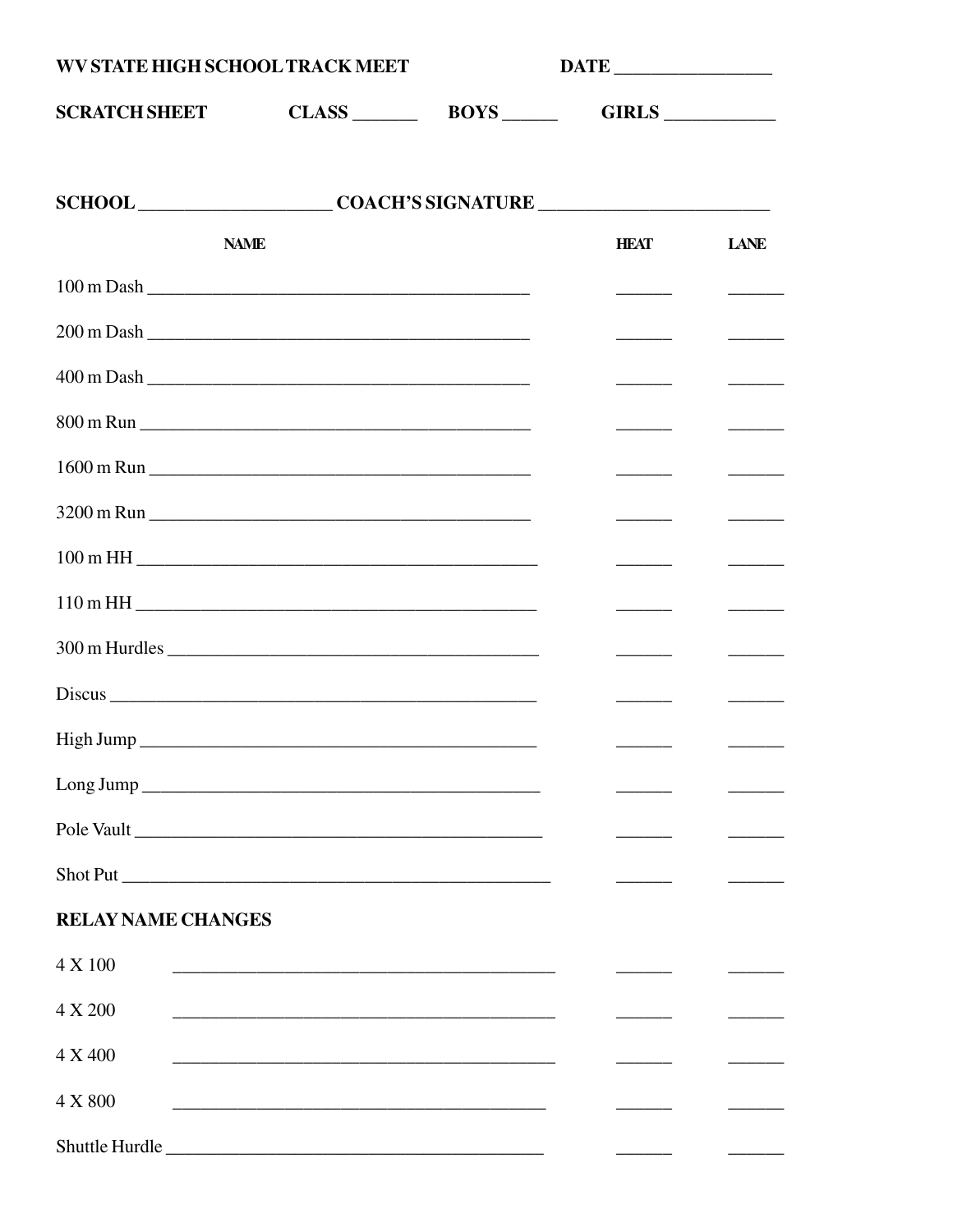### **West Virginia Secondary School Activities Commission**

## **State Track Meet Sportsmanship and Equipment Form**

The National Federation of State High School Associations and the West Virginia Secondary School Activities Commission expects that each member of every track team demonstrate good sportsmanship throughout the competition of this event. Acts meant to demean opposing competitors; teams, spectators and officials are not in the highest ideals of interscholastic education and will not be tolerated.

#### **Rule 3-4-8 – a – Verification of Sportsmanship**

We verify by signing below that we have discussed sportsmanship with all team members and that each member of our team will display good sportsmanship throughout the competition of the West Virginia State High School Track Meet

| School                 | <b>Boys</b> | Girls |
|------------------------|-------------|-------|
|                        |             | Date  |
| Head Coaches Signature |             |       |
| Captain - Please Print |             |       |
| Captain's Signature    |             |       |

## **Rule 3- 4 - 8 – b –Verification of Equipment**

I, \_\_\_\_\_\_\_\_\_\_\_\_\_\_\_\_\_\_\_\_\_\_\_\_\_\_\_\_\_\_\_\_\_\_, Head Track Coach (Boys) (Girls) of High School verifies that all of my competitors are properly equipped (Uniforms and equipment ) in compliance with NF and WVSSAC rules. Should I have a question regarding the legality of a piece of equipment, I will personally meet with the Referee prior to the start of the meet.

| <b>Coaches Signature</b> | Date |
|--------------------------|------|
|                          |      |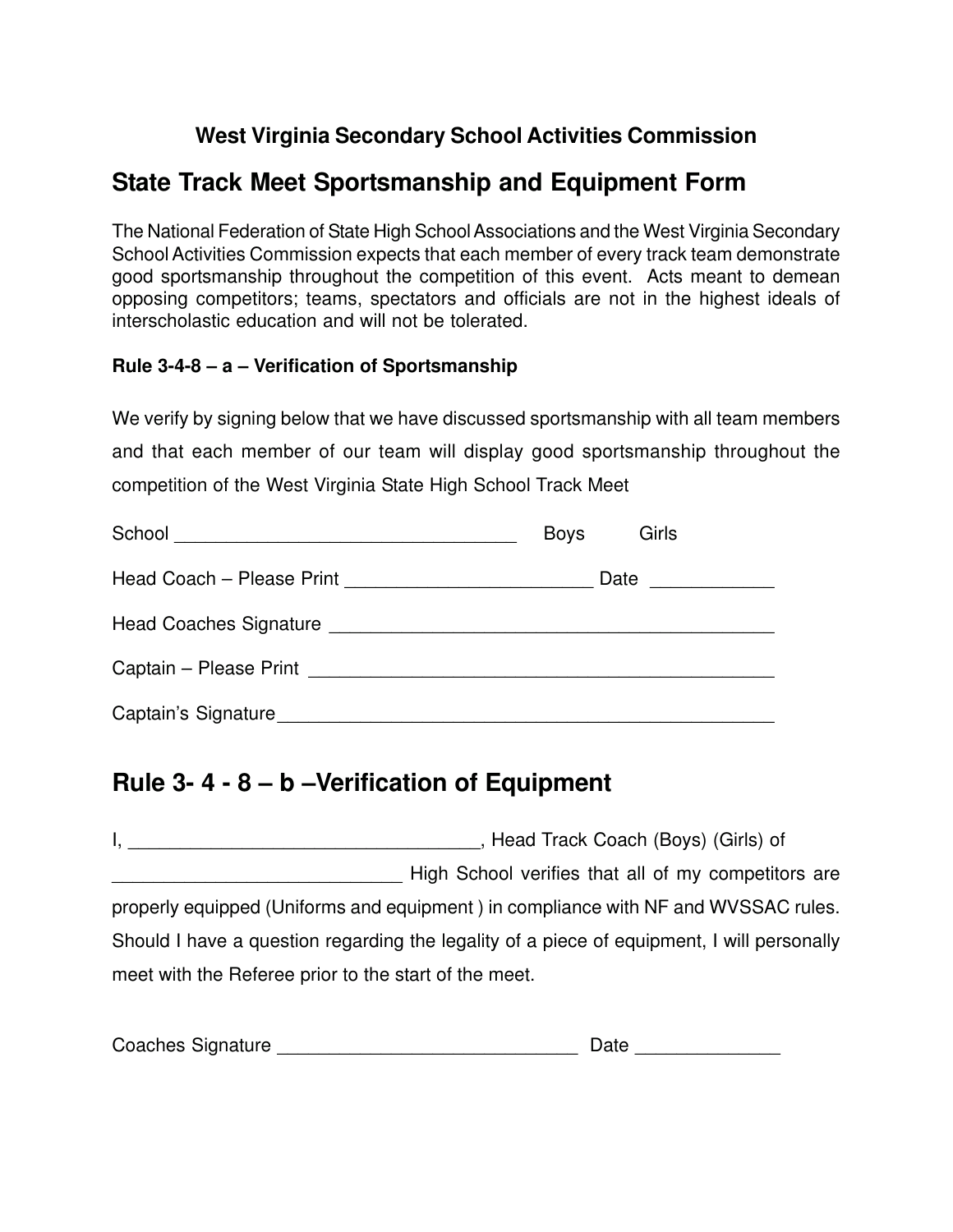## **Information State Track Meet**

There will be only one bull pen per class for all running events. It is located along the back straight away.

There will not be  $1<sup>st</sup>$ ,  $2<sup>nd</sup>$  and  $3<sup>rd</sup>$  calls. Instead there will be a general announcement about upcoming events.

Therefore athletes will need to have some knowledge about the time their event is scheduled.

All athletes need to have their assigned bib number when reporting.

Relay teams (all four members) must report together and have their relay card.

Athletes will enter and exit through gate located on the north side of the stadium, located just up the track from the bull pen.